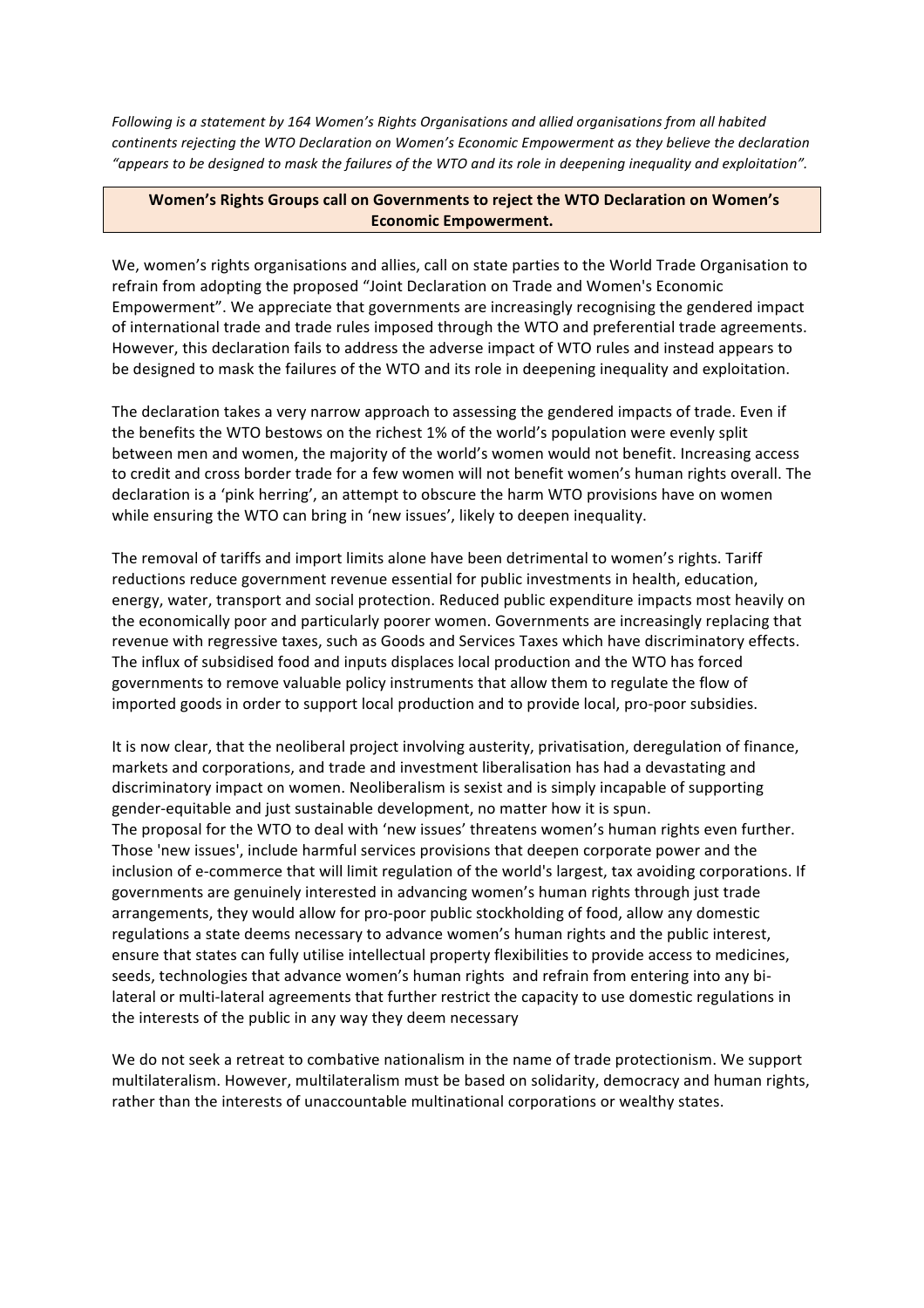## **ENDORSING ORGANISATIONS**

- 1. Asia Pacific Forum on Women, Law and Development (APWLD)
- 2. Project Survival Pacific Fiji
- 3. RITES Forum India
- 4. Diverse Voices and Action (DIVA), for Equality Fiji
- 5. Pacific Partnerships on Gender, Climate Change and Sustainable Development (PPGCCSD) -Pacific SIDS
- 6. Gender and Environmental Risk Risk Reduction Initiative (GERI) Nigeria
- 7. Feminist League Kazakhstan
- 8. Society For Rural Education and Development India
- 9. Tamil Nadu Women's Forum India
- 10. Alliance of Concerned Teachers Philippines
- 11. Indian Social Action Forum India
- 12. Echoes of Women in Africa (ECOWA) Nigeria
- 13. Nijera Kori Bangladesh
- 14. African Women's Development and Communication Network (FEMNET)
- 15. Women Engage for a Common Future (WECF), International
- 16. Adéquations France
- 17. Trade Collective
- 18. South African Women in Dialogue
- 19. Women for Women's Human Rights New Ways, Turkey
- 20. Women's Coalition Turkey
- 21. PWESCR International (Programme on Women's Economic, Social and Cultural Rights)
- 22. JANPAHAL India
- 23. Feminist Learning Partnerships India
- 24. We Women Lanka- Sri Lanka
- 25. Akina Mama wa Afrika Uganda
- 26. South Asia Alliance for Poverty Eradication (SAAPE)
- 27. Centre d'appui aux initiatives locales de développement et d'Assistance aux personnes vulnérables (CIDEP) - BURUNDI
- 28. CPDE Feminist Group (CSO Partnership for Development Effectiveness)
- 29. European Network of Migrant Women (ENOMW)
- 30. Free the Marginalised Women Advocates (FREMWA) Ghana
- 31. Alliance of CSOs in Clean Energy Access (ACCESS) Global Coalition
- 32. ActionAid International
- 33. Roots for Equity Pakistan
- 34. African Women's Rights Collective
- 35. Association Nigérienne des Scouts de l'Environnement (ANSEN) Niger
- 36. Alliance de Lutte contre la Faim et la Malnutrition du Niger (ACFM Niger)
- 37. Centre for Research and Advocacy India
- 38. Insan Foundation Pakistan
- 39. National Indigenous Disabled Women Association Nepal (NIDWAN)
- 40. Sathi ALI for Partnerships India
- 41. Afrihealth Optonet Association [CSOs Network]
- 42. Society for Conservation and Sustainability of Energy and Environment in Nigeria (SOCSEEN)
- 43. Dr. Uzo Adirieje Foundation (DUZAFOUND)
- 44. Coordinadora de la Mujer Bolivia
- 45. Centre for 21st Century Issues (C21st) Nigeria
- 46. Women Fund Tanzania
- 47. Centre for Human Rights and Development Mongolia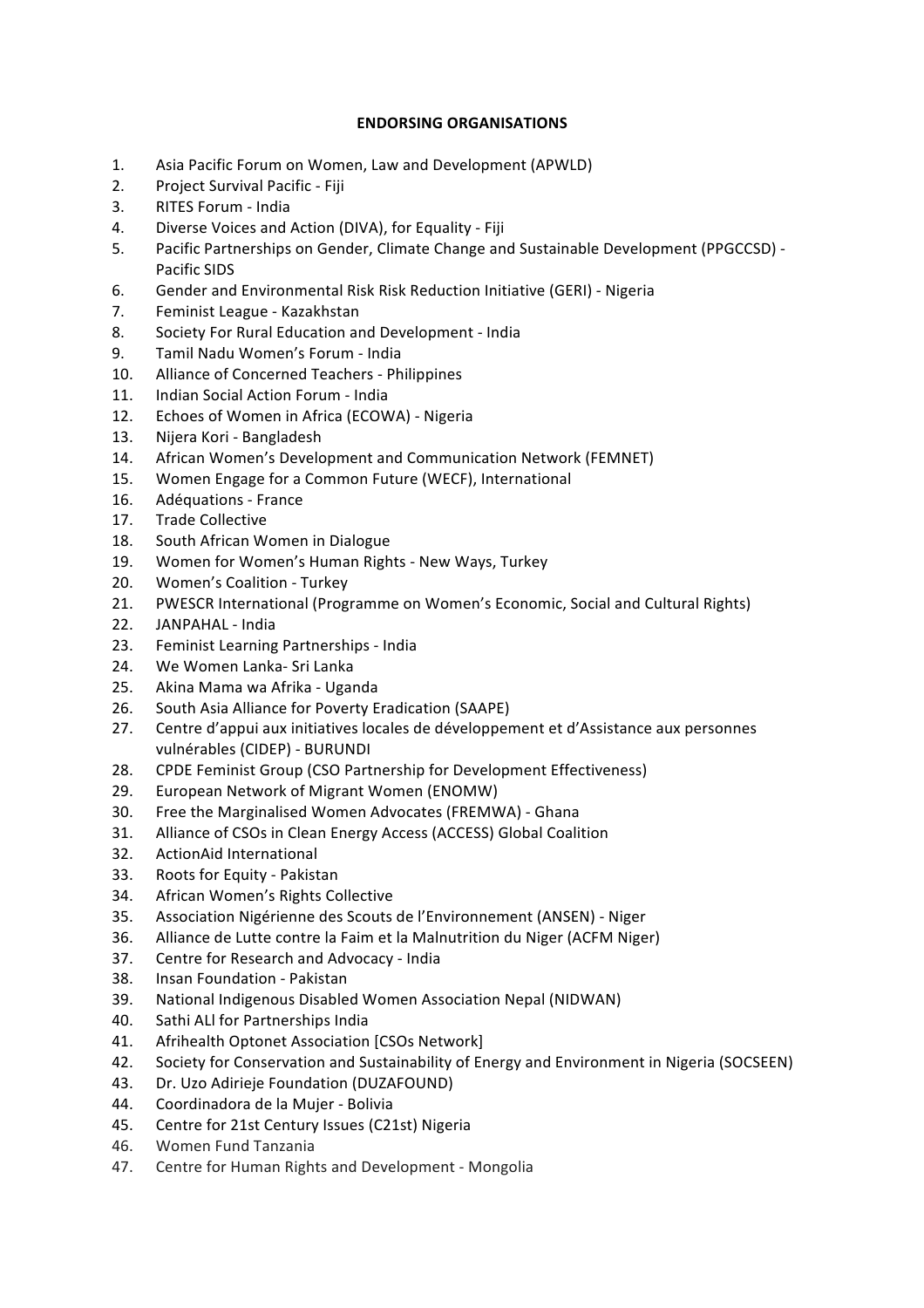- 48. Development Observer Mongolia
- 49. People's Coalition for Food Sovereignty Mongolia
- 50. WIDE+ (Women In Development Europe plus) Network
- 51. Centro de Estudios e Investigación sobre Mujeres (CEIM) Spain
- 52. Citizen News Service (CNS)
- 53. National Forum of Women with Disabilities Nepal
- 54. Haurralde Foundation
- 55. Fundacion para Estudio e INVestigacion de la Mujer (FEIM) Argentina
- 56. South African Women in Dialogue
- 57. GDMR-Grupo Para o Desenvolvimento da Mulher e Rapariga
- 58. Haus of Khameleon Fiji/Pacific
- 59. Fundación Mexicana para la Planeación Familiar AC MEXFAM
- 60. TIYE International The Netherlands
- 61. ANANDI India
- 62. Mahila Kisan Adhikar Manch (MAKAAM)
- 63. StandUp Movement Lanka (SUML) Sri Lanka
- 64. Organisation des Femmes Autochtones pour la Lutte contre la Violence (OFALV) Rwanda
- 65. Alliance des Peuples Autochtones et Locales d'Afrique centrale (APALAC coalition ) Pays-Bas.
- 66. Keturah Cecilia Babb Individual
- 67. Equality Bahamas
- 68. Pacific Womens' Indigenous Networks
- 69. Fiji Women's Rights Movement (FWRM)
- 70. Pacific Women's Watch New Zealand
- 71. YWCA of Solomon Islands
- 72. Participatory Research Action Network (PRAN) Bangladesh
- 73. IT for Change India
- 74. EMPOWER India
- 75. Women Against Rape Inc.
- 76. Gramya Resource Centre for Women
- 77. Rainbow Pride Foundation Fiji (RPF)
- 78. Equidad de Género, Ciudadanía, Trabajo y Familia Mexico
- 79. IMA Research Foundation Bangladesh
- 80. Penn Thozhilalargal Sangam (Women Workers Union) India
- 81. Independent Democratic of Informal Economic Association (IDEA) Cambodia
- 82. Fiji Trades Union Congress Fiji
- 83. Center for Trade Union and Human Rights (CTUHR) Philippines
- 84. KABAR BUMI (Migrant Workers Families Association) Indonesia
- 85. Reacción Climática Bolivia
- 86. Aksi! for gender, social and ecological justice Indonesia
- 87. Indonesian Migrant Workers Hong Kong
- 88. Indonesian Migrant Workers in Hong Kong (ATKI-HK)
- 89. Centre for Community Economics & Development Consultant Society (CECODECON) India
- 90. Public Advocacy Initiative for Rights & Values in India (PAIRVI) India
- 91. Mahila Dakshata Samiti/Women2030 India
- 92. National Alliance for Women (NAWO) India
- 93. NGO Federation of Nepal Nepal
- 94. Nepal SDGs Forum Nepal
- 95. Bangladesh Nari Progati Sangha (BNPS) Bangladesh
- 96. International Women's Rights Action Watch (IWRAW) Asia Pacific
- 97. Federation of Women Farmers Rights -Tamil Nadu (makkam) India
- 98. Rural Women's Liberation Movement -Tamil Nadu India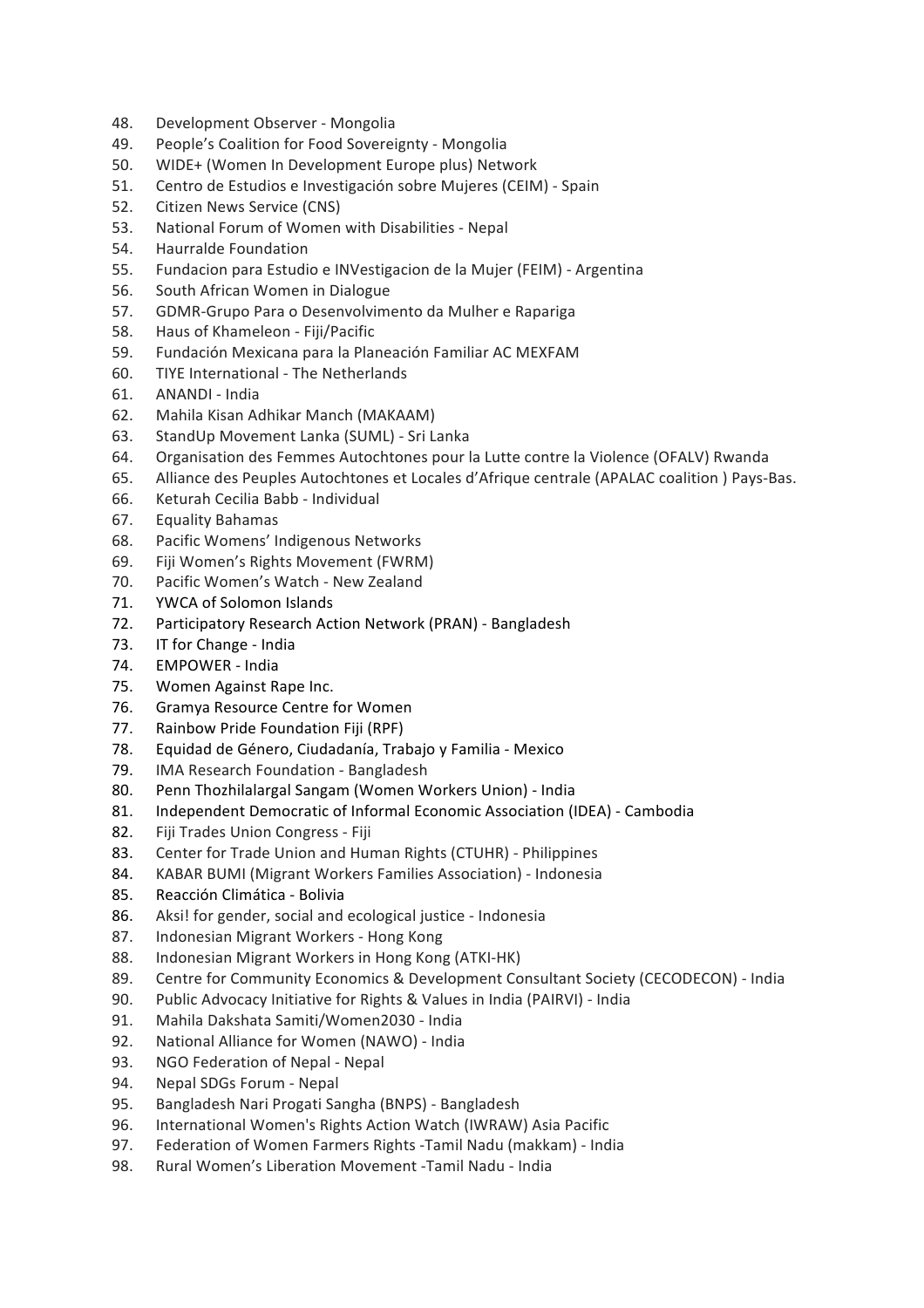- 99. Women's Coalition For Change-Tamil Nadu India
- 100. Tamil Nadu Dalit Women's Movement India
- 101. Govind Kelkar Individual
- 102. Dristi Nepal (Rights to Existence) Nepal
- 103. Asia Indigenous Peoples Pact (AIPP) Thailand
- 104. Maati, Uttarakhand- India
- 105. National Alliance of Women Human Right Defenders Nepal
- 106. Agricultural Missions USA
- 107. Servicios Ecumenicos para la Reconciliacion y Reconstruccion (SERR) USA
- 108. ENLACES por la Sustentabilidad El Salvador
- 109. Solidaritas Perempuan Indonesia
- 110. Women Forum for Women Nepal
- 111. Naga Indigenous Women Network (NIWN)
- 112. Women Rising India
- 113. Asociacion Ciudadana por los Derechos Humanos Argentina
- 114. DEWA Project (Development and Empowerment for Women's Advancement)
- 115. Women for Peace and Gender Equality Initiative (WOPEGEE) Nigeria
- 116. Peoples Development Community (PDC) Bangladesh
- 117. AwazCDS Pakistan
- 118. LDC Watch
- 119. **IBON** International
- 120. WAVE (Women in Adult & Vocational Education Inc.) Australia
- 121. Society for Appraisal and Women Empowerment (SAWERA) Pakistan
- 122. Youth Association for Development Pakistan
- 123. Human Rights Focus Pakistan
- 124. Association for Land Reform and Development (ALRD) Bangladesh
- 125. AWAJ Foundation Bangladesh
- 126. Rural Reconstruction Nepal
- 127. Association for Women's Rights in Development (AWID)
- 128. Indigenous Women's Network of Thailand (IWNT)
- 129. PROGRESS (Palangkaraya Ecological and Human Rights Studies) Indonesia
- 130. NEthing India
- 131. Worker's Information Center (WIC) Cambodia
- 132. Women Network for Unity (WNU) Cambodia
- 133. Social Action for Change (SAC) Cambodia
- 134. The BPO Industry Employees Network (BIEN) Philippines
- 135. Unified Employees of Alorica Philippines
- 136. Cambodian Food and Service Workers' Federation (CFSWF) Cambodia
- 137. Associatiion pour le Développement Global des Batwa au Rwanda (ADBR) Rwanda
- 138. Women's Centre Sri Lanka
- 139. Journalists for Human Rights Macedonia
- 140. Mothers & Daughters of Lanka Sri Lanka
- 141. Women Workers for Justice Group
- 142. Global Call to Action Against Poverty (GCAP)
- 143. African Women's Network for Community Management of Forests (REFACOF)
- 144. Institute for Gender Studies, Unisa South Africa
- 145. West African Young Women Leaders Network (ROAJELF) Senegal
- 146. Le Conseil Senegalais des Femmes (COSEF)
- 147. Health Poverty Action UK
- 148. Asia Dalit Rights Forum
- 149. National Campaign on Dalit Human Rights India
- 150. Young Associates for Integral Development (JADI) Democratic Republic of Congo